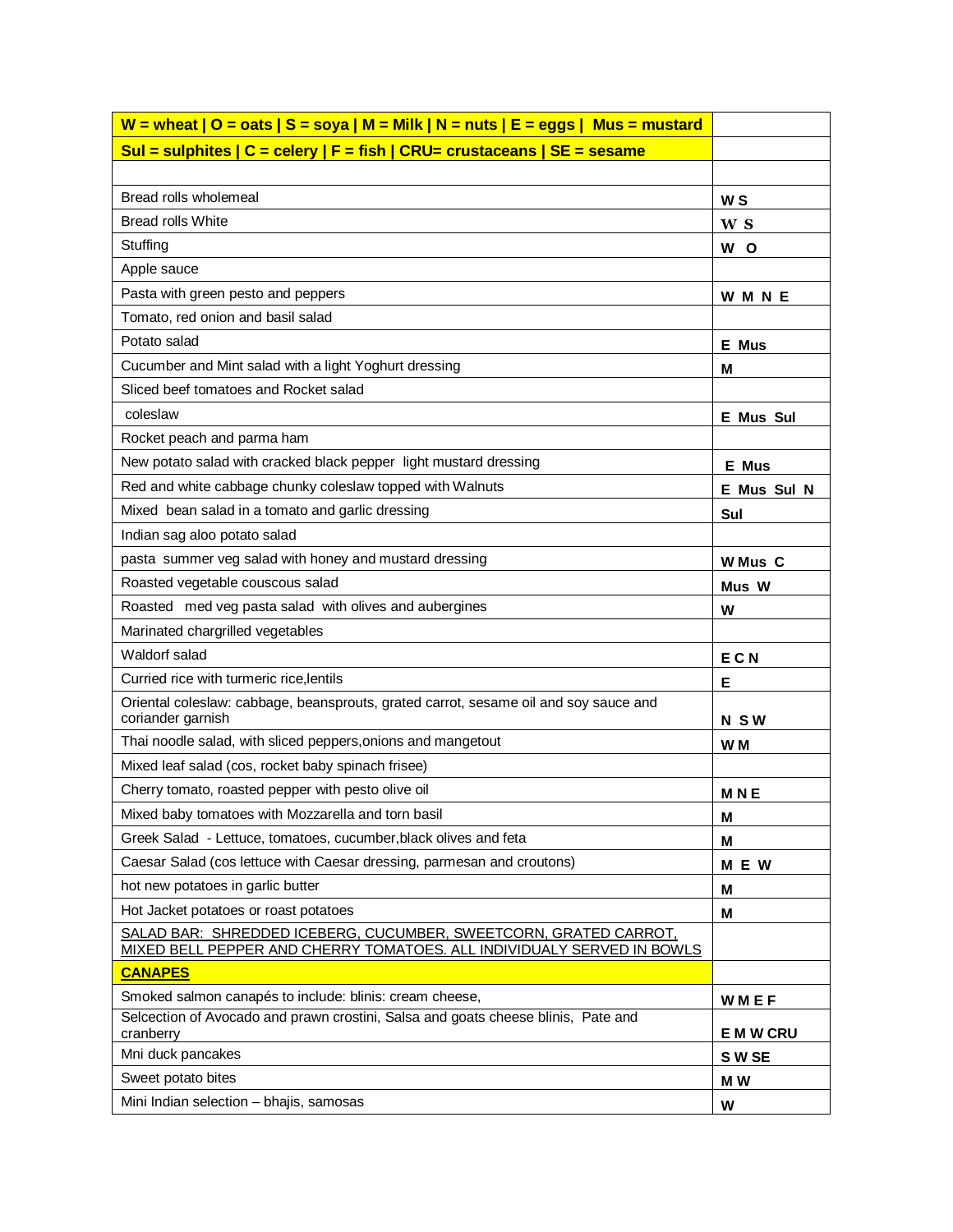| Stuffed pepper with cream cheese                                   | M <sub>M</sub>              |
|--------------------------------------------------------------------|-----------------------------|
| Thai chicken satay                                                 | W <sub>M</sub>              |
| Chicken tikka sticks                                               | М                           |
| Spring rolls -vegetable.                                           | S W SE                      |
| <b>Starters</b>                                                    |                             |
| Prawn cocktail with bread and butter £4 per person                 | <b>CRUWEM</b><br><b>MUS</b> |
| Melon (for veggies) £3.50 per person                               |                             |
| Smoked salmon with wholemeal bread and a horseradish glaze         | <b>FWMSUL</b>               |
| Tomato, Mozzarella and basil, drizzled with extra virgin olive oil | M                           |
| <b>BUFFET</b>                                                      |                             |
| chicken tikka skewers                                              | м                           |
| mini chicken and salsa fajitas                                     | W                           |
| falafel with yogurt and mint dip                                   |                             |
| mini pizzas                                                        | W <sub>M</sub>              |
| mini quiches                                                       | <b>WEM</b>                  |
| chicken drumsticks                                                 |                             |
| Mini indian bites (samosas, bhajis, pakora and aloo tikka)         | W <sub>M</sub>              |
| cracked pepper potato skins                                        |                             |
| cajun chicken fillets                                              |                             |
| salmon, rocket and parmesan bites                                  | М                           |
| king prawn skewers with lemongrass                                 | <b>CRU</b>                  |
| marinated salmon skewers                                           | F                           |
| duck spring rolls                                                  | <b>W SE SUL S</b>           |
| sandwich selection                                                 |                             |
| Bacon butties-                                                     | W <sub>M</sub>              |

| <b>BBQ MENU:</b>                                    |             |
|-----------------------------------------------------|-------------|
| <b>Rump Steak</b>                                   |             |
| <b>Fillet Steak</b>                                 |             |
| Ribeye steak                                        |             |
| Pork sausages with bread rolls                      | W           |
| chicken breast                                      |             |
| cajun chicken                                       |             |
| chicken kebabs                                      |             |
| beef kebabs                                         |             |
| lamb kebabs                                         |             |
| salmon and king prawn parcels (in garlic olive oil) | <b>CRUF</b> |
| seabass                                             | F           |
| salmon fillet                                       | F           |
| vegetable kebabs                                    |             |
| minted lamb chops                                   | sul         |